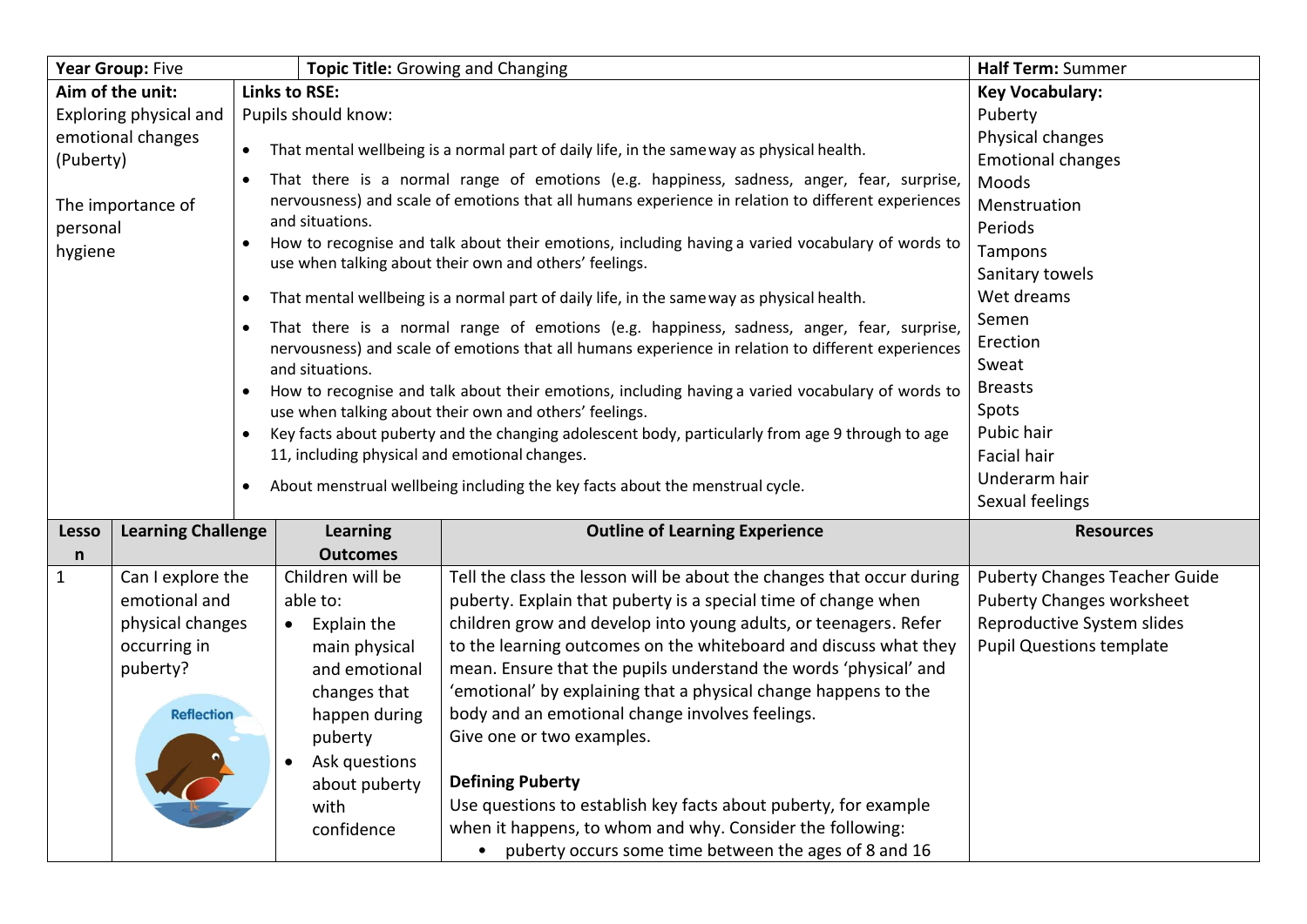# **Responsibilit**



- each person will start puberty at a slightly different time and will develop in their own way - it's important to
- respect these differences
- male and female sex hormones become very active and are responsible for growth and development
- during puberty
- puberty changes are a normal part of growing up
- many changes happen to everyone, some only happen to females; some only happen to males
- the whole process of change can take a few years.

# **Listing the changes**

Split the class into pairs and give each pair a Puberty Changes worksheet. Ask children to discuss the questions and list their answers: *What physical and emotional changes do you think happen during puberty?* How might people's relationships change during puberty? Share ideas and record them on the board. Organise into lists for changes that happen to males, females, and everyone. Emphasise that most of the changes happen to everyone. For help with this activity refer to the Puberty Changes Teacher Guide

# **Body Changes**

Display the Reproductive System slides. Begin by emphasising that no two bodies look the same and that we grow and change at different rates. Highlight the body changes already discussed with the external pictures; breast development, pubic hair, body hair, muscle growth etc.

Explain that in the next lesson we will be learning more about periods and sperm production and the changes to the reproductive systems of females and males. Find out what the class already know about the following words: Ovaries, Uterus, Vagina, Penis, Testicles. Use the slides to correct any misconceptions. Explain what happens to them in puberty (i.e. that the female starts to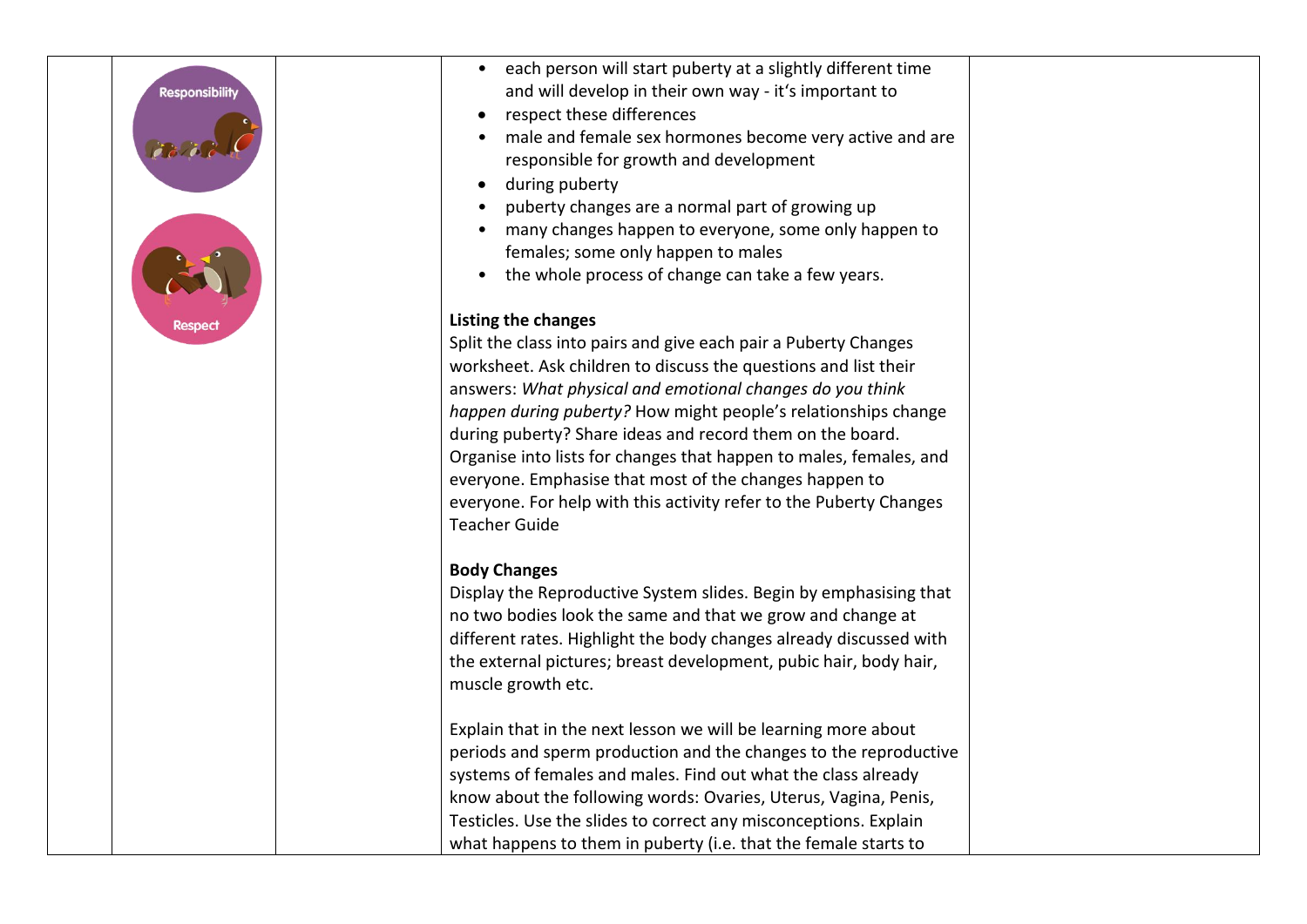|                |                    |                  | produce eggs in the ovaries and the male starts to produce sperm<br>in the testicles).                                                                                                                                                                                                                                                                                                                                |                                      |
|----------------|--------------------|------------------|-----------------------------------------------------------------------------------------------------------------------------------------------------------------------------------------------------------------------------------------------------------------------------------------------------------------------------------------------------------------------------------------------------------------------|--------------------------------------|
|                |                    |                  | <b>Pupil Questions</b><br>Ask the pupils to complete the Pupil Questions template: After the<br>lesson I wanted to know this can be used as a needs assessment<br>and can inform future lessons. Try to focus their questions on<br>puberty, using the list written on the board at the beginning of the<br>lesson to remind them of the changes. Explain that questions will<br>be answered in the next two lessons. |                                      |
|                |                    |                  | <b>Closing Round/Review</b><br>In pairs, discuss what they have learned in this lesson and use a go-<br>round to close e.g. One thing I learnt today was                                                                                                                                                                                                                                                              |                                      |
|                |                    |                  | <b>Additional activities</b><br><b>Body Changes Outline</b>                                                                                                                                                                                                                                                                                                                                                           |                                      |
|                |                    |                  | Draw two big body outlines on flipchart/sugar paper, one male,<br>one female and put them in the middle of the floor or on the wall.                                                                                                                                                                                                                                                                                  |                                      |
|                |                    |                  | In groups, give pupils small post-its or stickers and ask them to put<br>the sticker on one of the body outlines where they think a puberty                                                                                                                                                                                                                                                                           |                                      |
|                |                    |                  | change takes place. Draw a heart on the body to include emotions<br>and moods and draw a thought bubble next to the head to include<br>thoughts, worries etc.                                                                                                                                                                                                                                                         |                                      |
| $\overline{2}$ | Can I understand   | Children will be | Refer to the learning outcomes on the whiteboard and discuss                                                                                                                                                                                                                                                                                                                                                          | Reproductive System slides           |
|                | male and female    | able to:         | what they mean. Explain that in this session we will be looking at                                                                                                                                                                                                                                                                                                                                                    | <b>Puberty Changes Teacher Guide</b> |
|                | puberty changes in | • Describe what  | some of the main puberty changes how those with a uterus will                                                                                                                                                                                                                                                                                                                                                         | Menstrual Cycle animation            |
|                | more detail?       | happens during   | start to have periods and how those with testicles will start to                                                                                                                                                                                                                                                                                                                                                      | http://kidshealth.org/teen/sexual    |
|                |                    | menstruation     | produce sperm.                                                                                                                                                                                                                                                                                                                                                                                                        | health/girls/menstruation.html?tra   |
|                | <b>Reflection</b>  | and sperm        |                                                                                                                                                                                                                                                                                                                                                                                                                       | cking=T RelatedArticle               |
|                |                    | production       | <b>Menstruation/Periods</b>                                                                                                                                                                                                                                                                                                                                                                                           | Male Changes Powerpoint              |
|                |                    | Understand       | Ask questions to establish what the class understands about                                                                                                                                                                                                                                                                                                                                                           | Puberty Card Game (one set per       |
|                |                    | how puberty      | menstruation (periods) so far. Use the whiteboard to                                                                                                                                                                                                                                                                                                                                                                  | group)                               |
|                |                    | affects the      | show an animation of the menstrual cycle which can be found at:                                                                                                                                                                                                                                                                                                                                                       | Puberty Card Game answer sheet       |
|                |                    | reproductive     | http://kidshealth.org/teen/sexual_health/girls/menstruation.html?                                                                                                                                                                                                                                                                                                                                                     | <b>Puberty Card Game whiteboard</b>  |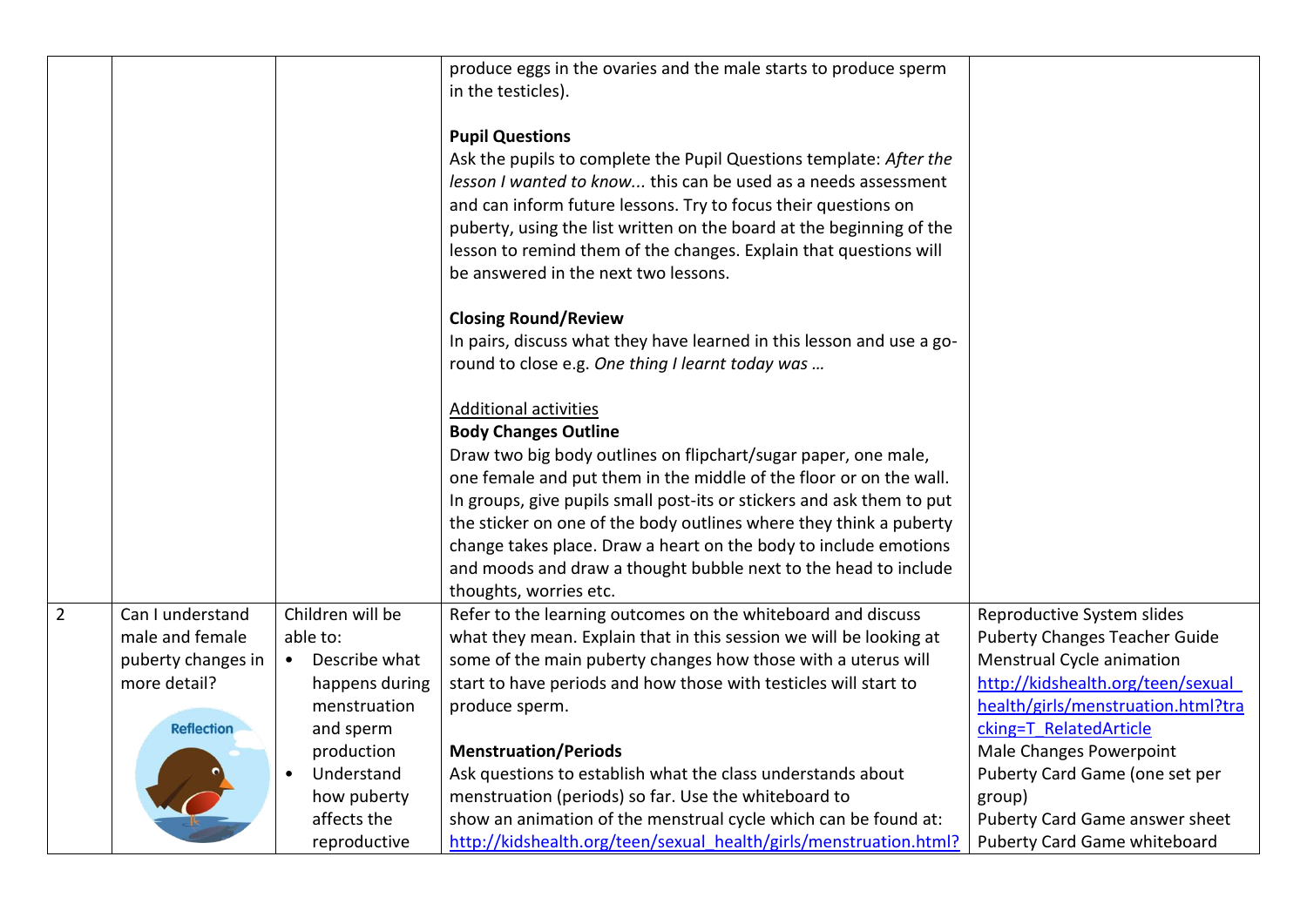| <b>Responsibility</b> | organs | tracking=T RelatedArticle<br>Pause the animation after each section, ensuring that the class<br>understands what has happened. Discuss the changing visuals and<br>explain the commentary if necessary. Show the class the poppy<br>seeds and spaghetti, which represent the approximate size of the<br>female egg and the width of the fallopian tubes.<br>Discuss how the menstrual cycle impacts on a woman's feelings<br>and explain that just before, and during a period women can feel<br>physical pain and discomfort and also feel tense or moody. Discuss<br>menstrual wellbeing, showing different forms of menstruation<br>products, explaining how they work and where to get them from.<br><b>Male Changes</b><br>Discuss some of the key changes that happen to boys during<br>puberty, such as sperm production, testicles 'dropping', erections<br>and wet dreams. Support this by referring to the Male Changes<br>Powerpoint and use the Puberty Changes Teachers Guide to help<br>with explanations. Discuss how these changes might impact on a<br>boy's feelings and moods and reinforce that they are a normal part<br>of growing up. | summary<br>Model materials: dried spaghetti<br>(fallopian tubes) and poppy seeds<br>(eggs)<br>Selection of menstrual products<br>(tampons, sanitary towels, pant<br>liners, reusable products)<br>Pupil questions from Lesson 1 |
|-----------------------|--------|--------------------------------------------------------------------------------------------------------------------------------------------------------------------------------------------------------------------------------------------------------------------------------------------------------------------------------------------------------------------------------------------------------------------------------------------------------------------------------------------------------------------------------------------------------------------------------------------------------------------------------------------------------------------------------------------------------------------------------------------------------------------------------------------------------------------------------------------------------------------------------------------------------------------------------------------------------------------------------------------------------------------------------------------------------------------------------------------------------------------------------------------------------------|---------------------------------------------------------------------------------------------------------------------------------------------------------------------------------------------------------------------------------|
|                       |        | <b>Puberty Card Game</b><br>In small groups, hand out copies of the Puberty Card Game. Ask the<br>children to take turns to read out a card. The whole group should<br>then try to reach a consensus on whether the statement is true,<br>false or they don't know and place the card in the appropriate pile.<br>Circulate and support the groups to achieve the task.                                                                                                                                                                                                                                                                                                                                                                                                                                                                                                                                                                                                                                                                                                                                                                                      |                                                                                                                                                                                                                                 |
|                       |        | <b>Card Game Feedback</b><br>With the whole class, go through the statements, checking answers<br>and using the Puberty Card Game whiteboard summary to display<br>the answers. Use key points from the Puberty Card Game answer<br>sheet to reassure the class about puberty changes and discuss how<br>these might be managed.                                                                                                                                                                                                                                                                                                                                                                                                                                                                                                                                                                                                                                                                                                                                                                                                                             |                                                                                                                                                                                                                                 |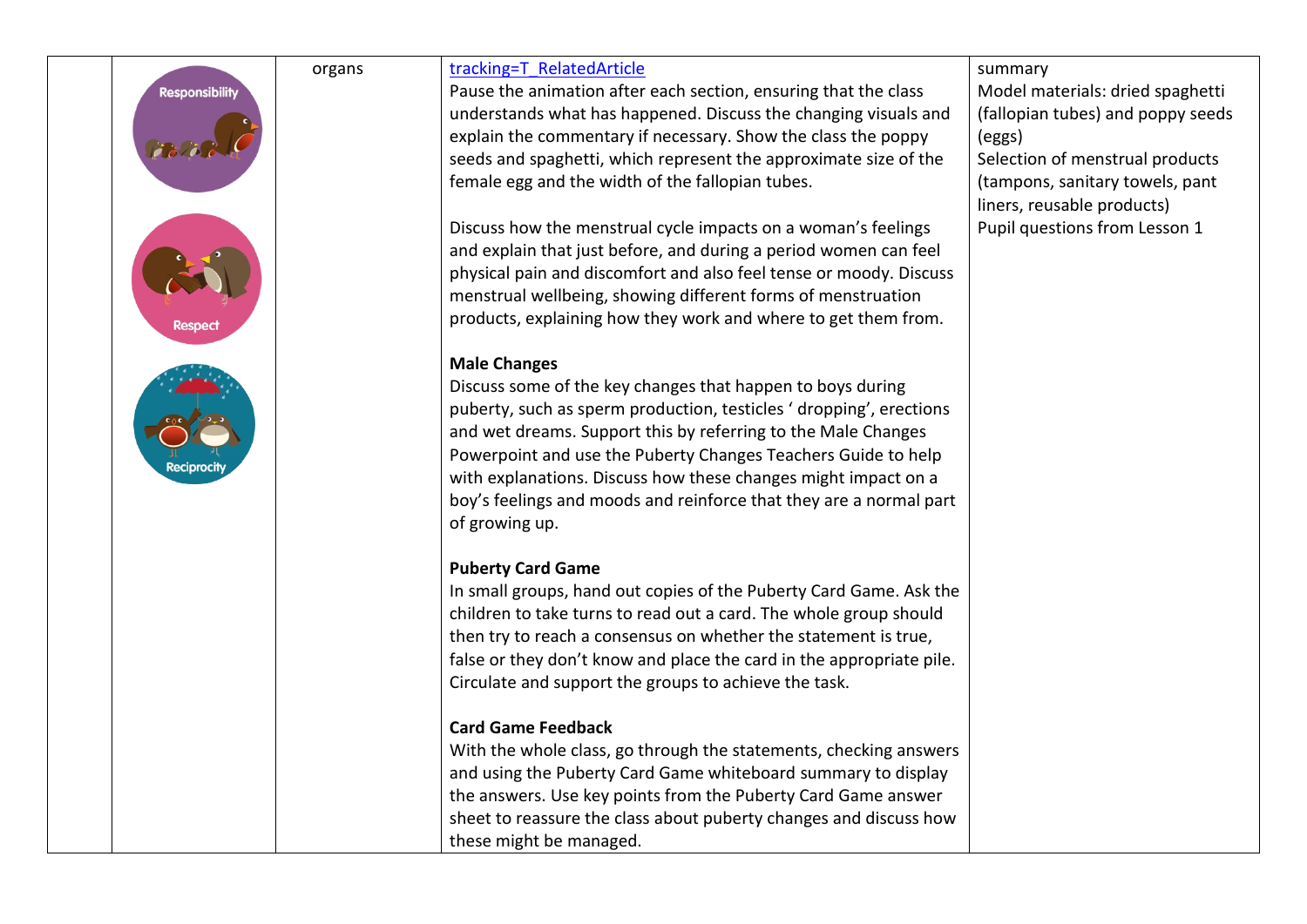### **Pupil Questions**

Refer to the pupil questions and explain which ones have been covered in this lesson. Address any outstanding issues and remaining questions.

### **Closing Round/Review**

In pairs, discuss what has been covered in the lesson. Finish with a closing round: *One thing I have learnt about puberty today is ...*

### **Additional activities**

### **What is the Menstrual Cycle?**

In small groups give out the What is the Menstrual Cycle? cards. Ask the children to place the cards in a correct order to show they have understood the menstrual cycle. As a whole group sequence and discuss the pictures and correct misunderstandings. Use the Menstrual Cycle whiteboard summary to help.

### **Menstruation Card Game**

This activity offers more detailed information about menstruation. In small groups give out the Menstruation Cards ask the children to read out the statements on the cards one at a time. The whole group can try to reach a consensus on whether the statement is true or false or they don't know and place the card in the appropriate pile.

Reassure the children that this is a learning activity and putting cards in the 'Don't Know' pile is okay. Circulate and support the groups to achieve the task. Use the answer sheet or the Menstruation Card Game whiteboard summary to feedback to the whole group.

Amaze.org have a range of videos to support learning about puberty. Check for age appropriateness in each case. <https://amaze.org/?topic=puberty> Betty for schools have a range of lesson plans and films to support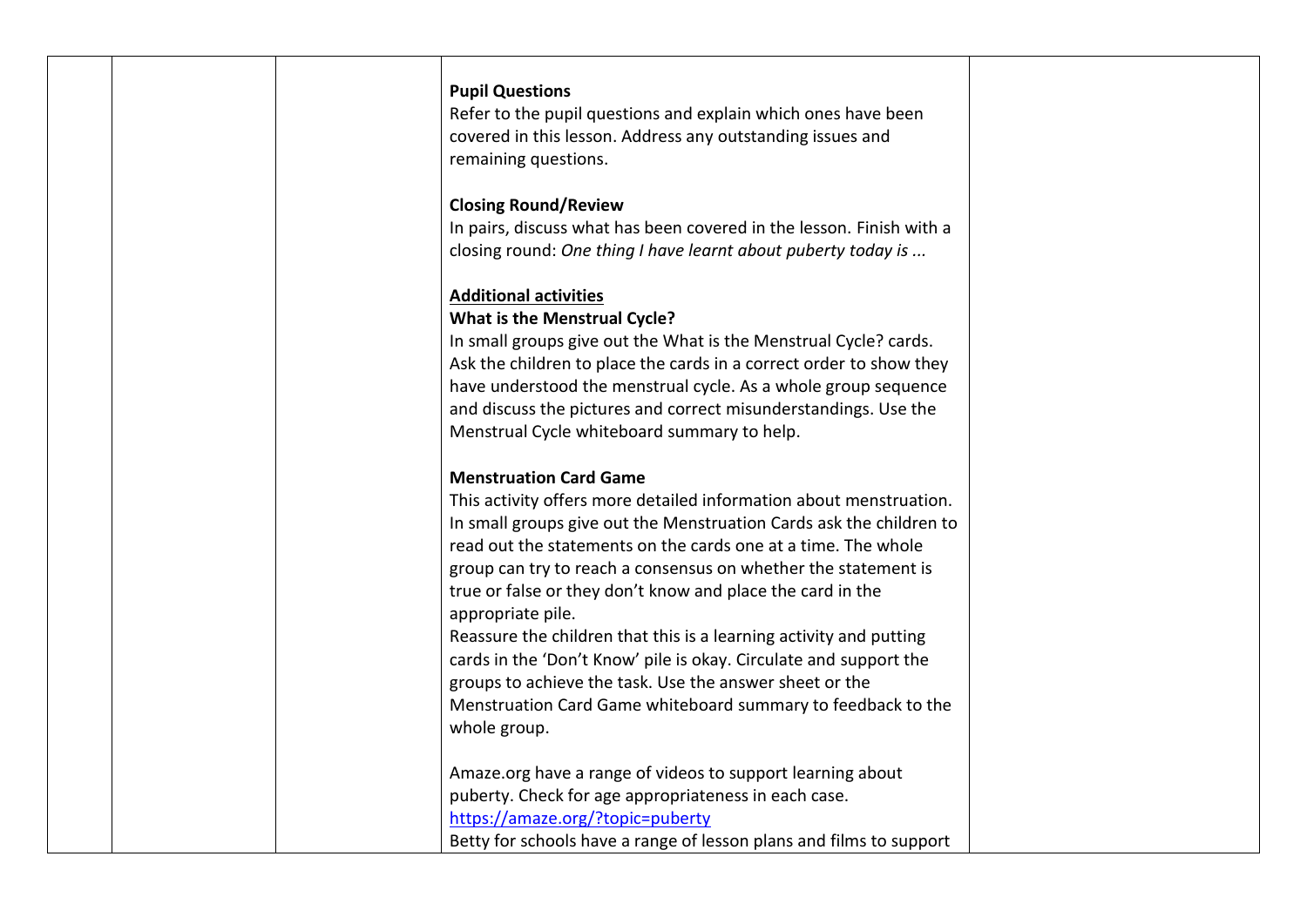|                |                                                                                                                                                                       |                                                                                                                                                                                                                                  | the teaching around menstruation                                                                                                                                                                                                                                                                                                                                                                                                                                                                                                                                                                                                                                                                                                                                                                                                                                                                           |                                                                                                                                                                                                                                                                                                                                                                                        |
|----------------|-----------------------------------------------------------------------------------------------------------------------------------------------------------------------|----------------------------------------------------------------------------------------------------------------------------------------------------------------------------------------------------------------------------------|------------------------------------------------------------------------------------------------------------------------------------------------------------------------------------------------------------------------------------------------------------------------------------------------------------------------------------------------------------------------------------------------------------------------------------------------------------------------------------------------------------------------------------------------------------------------------------------------------------------------------------------------------------------------------------------------------------------------------------------------------------------------------------------------------------------------------------------------------------------------------------------------------------|----------------------------------------------------------------------------------------------------------------------------------------------------------------------------------------------------------------------------------------------------------------------------------------------------------------------------------------------------------------------------------------|
|                |                                                                                                                                                                       |                                                                                                                                                                                                                                  | https://bettyforschools.co.uk/resources/8-11-year-olds                                                                                                                                                                                                                                                                                                                                                                                                                                                                                                                                                                                                                                                                                                                                                                                                                                                     |                                                                                                                                                                                                                                                                                                                                                                                        |
|                |                                                                                                                                                                       |                                                                                                                                                                                                                                  |                                                                                                                                                                                                                                                                                                                                                                                                                                                                                                                                                                                                                                                                                                                                                                                                                                                                                                            |                                                                                                                                                                                                                                                                                                                                                                                        |
| $\overline{3}$ | Can I explore the<br>impact of puberty<br>on the body, the<br>importance of<br>physical hygiene<br>and ways to get<br>support during<br>puberty?<br><b>Reflection</b> | Children will be<br>able to:<br>• Explain how to<br>stay clean<br>during puberty<br>Describe how<br>$\bullet$<br>emotions/relati<br>onships change<br>during puberty<br>Know how to<br>get help and<br>support during<br>puberty | <b>Kim's Game</b><br>Tell the class that they are going to play a memory game and show<br>them the bag of objects. Explain that all the objects inside the bag<br>have something to do with puberty and growing up. Ensure that<br>the objects relate to both physical and emotional changes.<br>1. Take the objects out of the bag one by one, asking the class<br>if they know what each one is. Name the objects and place<br>them in the centre of the circle;<br>2. Ask the class to briefly look at the objects and try to<br>remember as many of them as possible;<br>3. Cover the objects with a cloth and remove one of them<br>without the class seeing what it is;<br>4. Ask the children to identify which object is missing;<br>5. Repeat this several times.                                                                                                                                 | Kim's Game items including: spot<br>cream, bra, comb, deodorant, make<br>up, shaving foam, menstrual pads,<br>tampons,<br>panty liners, diary, teenage<br>magazine, mobile phone, cloth to<br>cover items<br>Kim's Game Teacher Guide<br>Year 5 Puberty Problem Page<br>Year 5 Puberty Problem Page cut-<br>outs<br>Year 5 Problem Page Teacher Guide<br>Pupil questions from Lesson 1 |
|                | <b>Responsibility</b><br>esourcefulnes                                                                                                                                |                                                                                                                                                                                                                                  | <b>Discussion</b><br>Once the children have identified a number of the objects, discuss<br>what some of them have to do with puberty.<br>Ask questions such as: What is this for? Who uses it? Why might<br>someone going through puberty use this? Use the discussion to<br>explore how people can look after their bodies and feelings during<br>puberty. Ask the class which objects they think are really essential<br>and which objects people might choose to use.<br>Reinforce that soap and menstrual products are essential, whereas<br>we can choose whether to use make up or hair products and also<br>choose which types we use. Consider gender stereotypes and<br>social pressures to look or be a certain way. Encourage the class to<br>think about making informed, healthy choices. For help with this<br>activity refer to the Kim's Game Teacher Guide<br><b>Puberty Problem Page</b> |                                                                                                                                                                                                                                                                                                                                                                                        |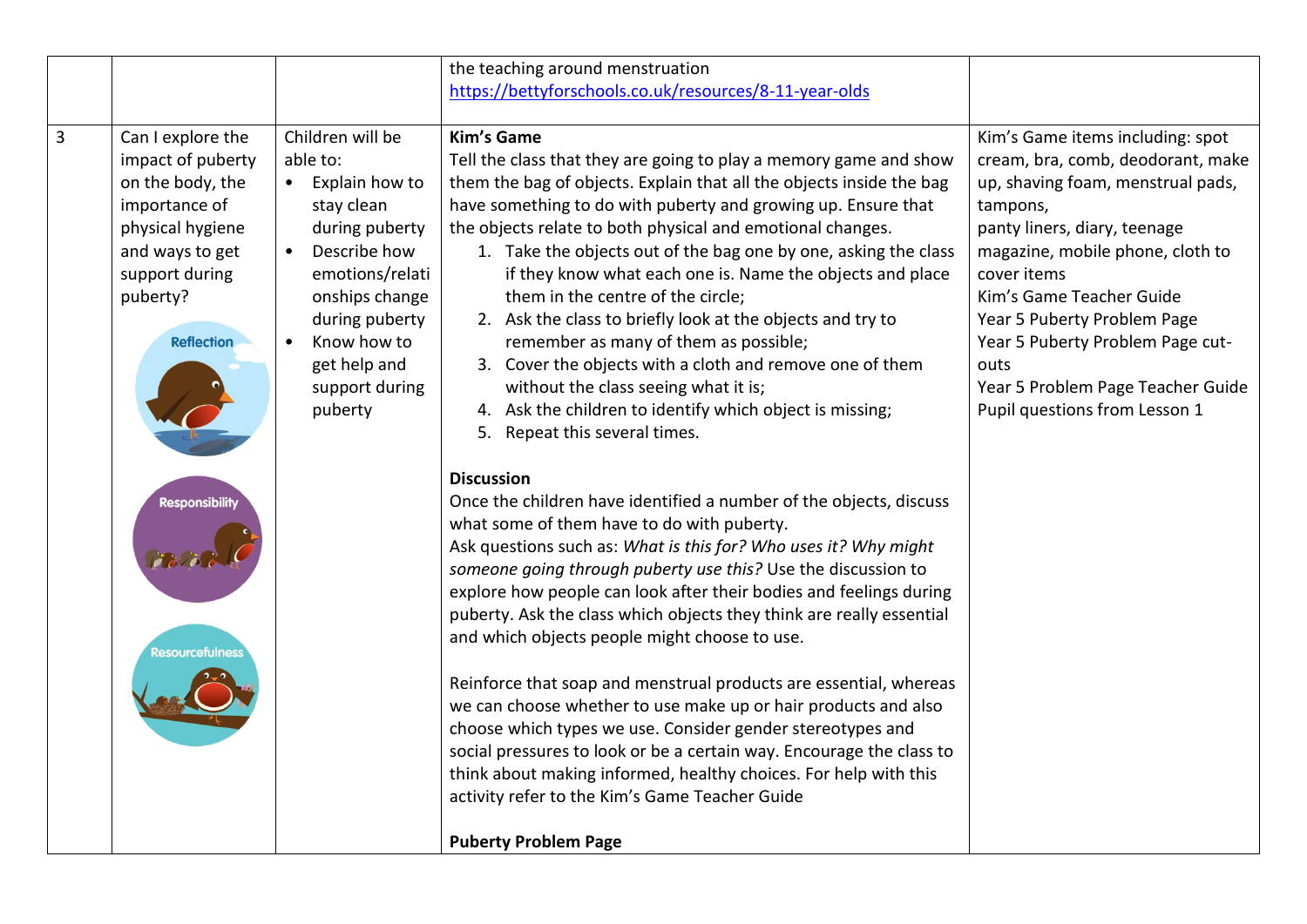Display the Puberty Problem Page on the whiteboard and focus on one problem to read out. Ask the whole class what advice they would give to this person. In groups of four or five, give one problem from the Year 5 Puberty Problem Page cut-outs to each group and ask them to discuss what advice they would give. **Problem Page Feedback** Ask one person from each group to read out the problem to the whole class. Then ask the group to share the advice they would give. Use the advice to discuss with the class how to manage puberty and emphasise the fact that strong feelings and emotions are a normal part of growing up. Repeat for each group and use the discussion to generate ideas about who to go to for advice and support. Reinforce that it is never okay to tease or bully other children about how their body looks or changes during puberty. For help with this activity read the Problem Page Teacher Guide. **Pupil Questions** Refer to the pupil questions and explain which ones have been covered in this lesson. Address any outstanding issues and remaining questions. **Closing Round/Review** Use a go-round using the sentence stem: *One way to get help and support during puberty is …*

## **Additional Activities**

### **Pupil Questions**

Type each relevant question on to a card, distribute and ask pairs to discuss possible answers. Take whole class feedback and discuss. **Kim's Game Small Group Discussion** Give small groups one or two objects from Kim's Game. Ask groups to discuss and record: *What is the object(s)?*

*What is it for?*